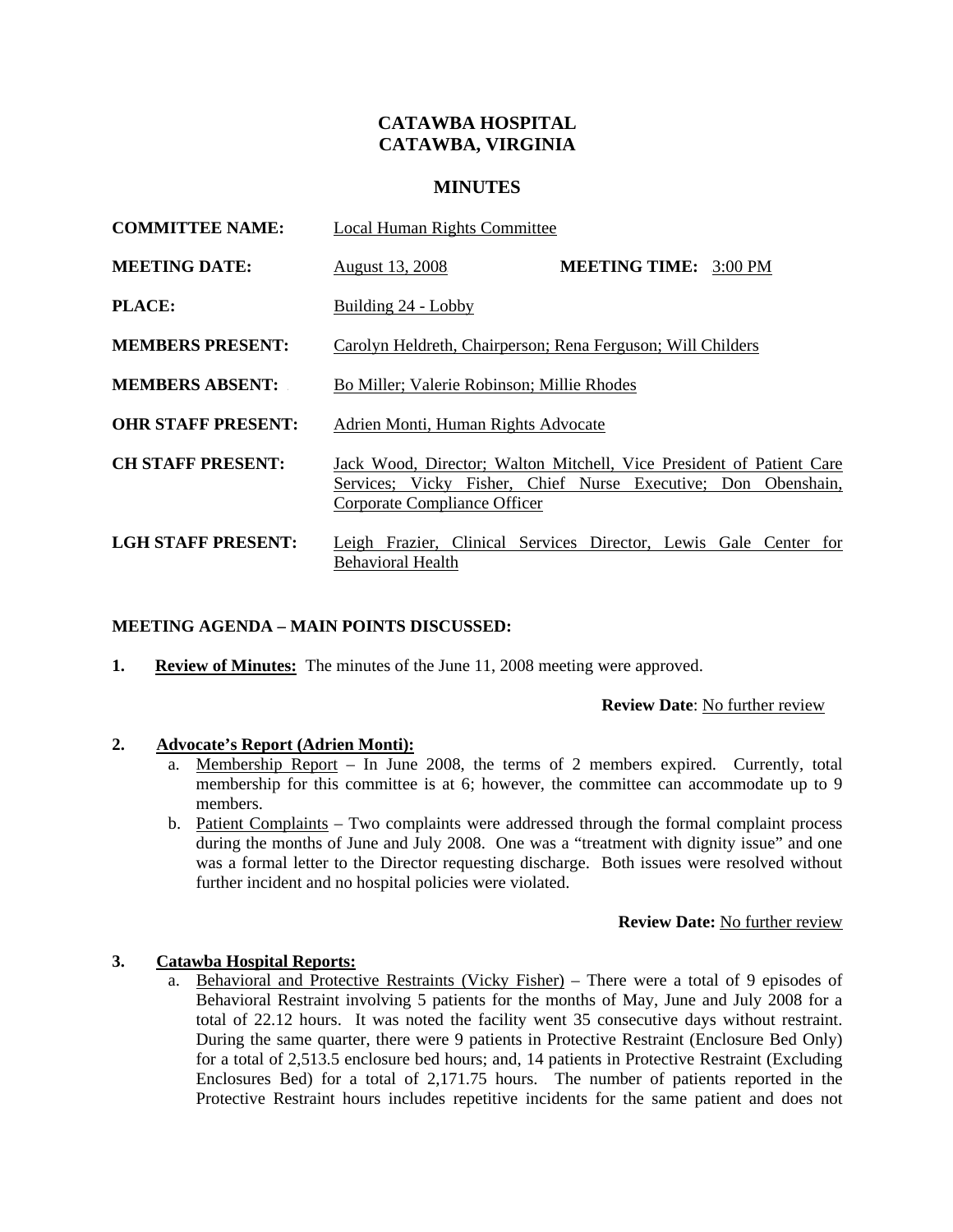necessarily indicate individual patient numbers. Only 2 of 4 usable enclosure beds are currently being utilized at this facility. There was some discussion about what constitutes a protective restraint device, as opposed to merely a support device. The definition used by this facility rests with whether or not the patient can easily remove the device; if so, it is support; if not, it is considered restraint.

- b. Patient Complaints (Don Obenshain) There were a total of 6 complaints addressed through the informal complaint process for the months of June and July 2008 including 1 treatment with dignity; 1 participation of treatment; 1 discharge; and, several miscellaneous complaints (i.e. – missing clothing, books from storage).
- c. Director's Liaison Report (Walton Mitchell) Adult admissions appear to be down slightly for June/July 2008 with a total of 25. There were also 25 geriatric admissions, which is an increase for this population. The average length of stay for adult patients discharged in June was 138.27 days for adults with the median being 24.5, and 250.69 days for geriatrics with a median of 45 days. The adult average length of stay for discharged patients in July was 86.75 days, median 47; and for geriatrics an average of 275.7 days, median 98. There were a total of 3 readmissions in less than 30 days (1 adult, 2 geriatric) for June/July 2008.
- d. Director's Report (Jack Wood) The hospital is currently in the process of seeking and recruiting psychiatrists while utilizing locum tenens physicians in the interim. The shortage of psychiatrists appears to be a trend throughout the state. The changes in the new mental health laws require patients to have a recommitment hearing in 30 days, which has meant transporting patients more frequently. The facility is currently working to streamline this process. In other news, the Department of Mental Health, Mental Retardation and Substance Abuse Services is changing its name to remove references to mental retardation. The change will be a complex one, as the Department's logo and nomenclature is deeply rooted in all aspects of the facility.

**Review Date:** No further review

- **4. New Affiliation Agreement Lewis-Gale Center for Behavioral Health:** The Committee Members voted unanimously to accept the new affiliation agreement with Lewis-Gale Center for Behavioral Health. The following points of the agreement were reviewed:
	- a. Compliance with the Rules & Regulations
	- b. Appointment of a liaison (currently Leigh Frazier, MS will assume this role)
	- c. Attendance at a minimum of 5 of the 6 annual LHRC meetings; failure to do so could lead to suspension or termination of the affiliation
	- d. Reports will be presented at each meeting for the previous 2 months on abuse/neglect and exploitation, allegations or investigations; complaint process and findings; utilization of seclusion or restraint; utilization of any variances; and, any human research done. These bimonthly reports will also be submitted in written form. The LHRC may request any additional reports or information necessary to fulfill these duties.
	- e. There is currently no charge to affiliate with the Catawba Hospital LHRC, but copies of reports will be provided by the affiliate.
	- f. If the affiliation is terminated for any reason, it will be necessary to reapply.

#### **Review Date:** No further review

## **5. Lewis-Gale Center for Behavioral Health Reports (Leigh Frazier):**

a. Admission & Discharges – Readmissions for this facility are tracked at 15 days, as opposed to Catawba Hospital's 30-day readmissions. There were 7 adult readmissions in June and 10 in July, as well as 1 adolescent/child readmission in July. Admissions for both populations